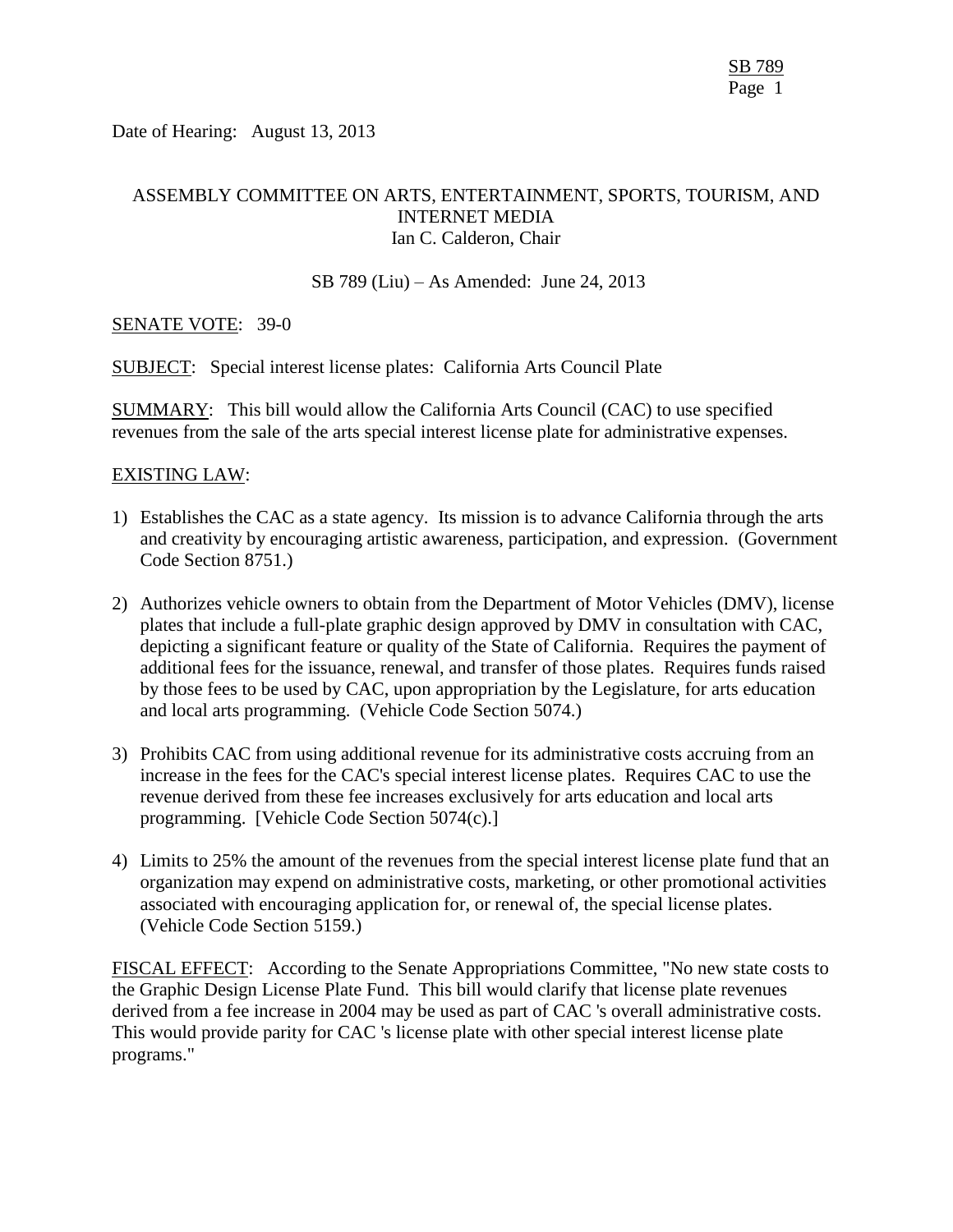### COMMENTS:

## 1) Stated Need for Legislation:

The author introduced this bill at the request of CAC to address issues raised in a Department of Finance (Finance) review of CAC's use of its Arts Plate revenue. Finance asserts in its review that CAC may expend no more than 25% of all revenue on general administrative costs. Historically DMV, Transportation Committee staff, and others have read that 25% restriction to be on administrative costs associated with the license plate program itself. CAC reports that it spends less than five percent of its plate revenues on these costs.

SB 1213 (Scott), Chapter 393, Statutes of 2004, which increased additional fees for the Arts Plate, clearly prohibits CAC from using the revenues its fee increases generated for any administrative purposes. Finance is claiming that CAC may spend only 25% of the pre-SB 1213 Arts Plates revenues on its administrative expenses and that CAC actually spends more like 60% (see Comment below for Legislative history of CAC Arts Plate). CAC is pursuing this bill in order to access up to 25% of all revenues derived from the Arts Plate to pay administrative expenses of the agency. By expanding the revenues against which Finance calculates the 25%, CAC would address Finance's concern about its spending Arts Plate revenues on administrative expenses.

According to CAC, "SB 789 brings the use of funds and reporting of the Arts Plate in parity with other specialty plates, by amending Vehicle Code Section 5074, striking, 'the council shall not use that revenue for its administrative costs'."

### 2) Background:

# a) California Arts Funding and Program Levels:

The CAC was created in 1975 under then Governor Jerry Brown to increase access to the arts for all Californians. The CAC budget had grown from its first full year of funding in fiscal year 1976-77 at \$1,917,000 to \$32,224,000 in fiscal year 2001-02, when 1,590 grants were awarded to non-profit arts organizations. In 2003, appropriations to the CAC were cut by 97%, and GF appropriation from the Legislature has remained essentially flat at \$1,000,000 over the past decade. Since 2003, California has ranked last or next to last among the states in terms of per capita investment in the arts.

Current funding levels for CAC in the fiscal year 2011-12 were just over \$5,000,000 broken down by source as follows:

| • General Fund                          | \$1,027,202.70 |
|-----------------------------------------|----------------|
| • Graphic Design License Plate Account  | \$2,794,355.96 |
| • National Endowment for the Arts (NEA) | \$1,158,493.86 |
| • Reimbursements                        | \$26,500.00    |
| • Special Deposit: Donations            | \$125,710.00   |
| $\bullet$ Total                         | \$5,132,262.52 |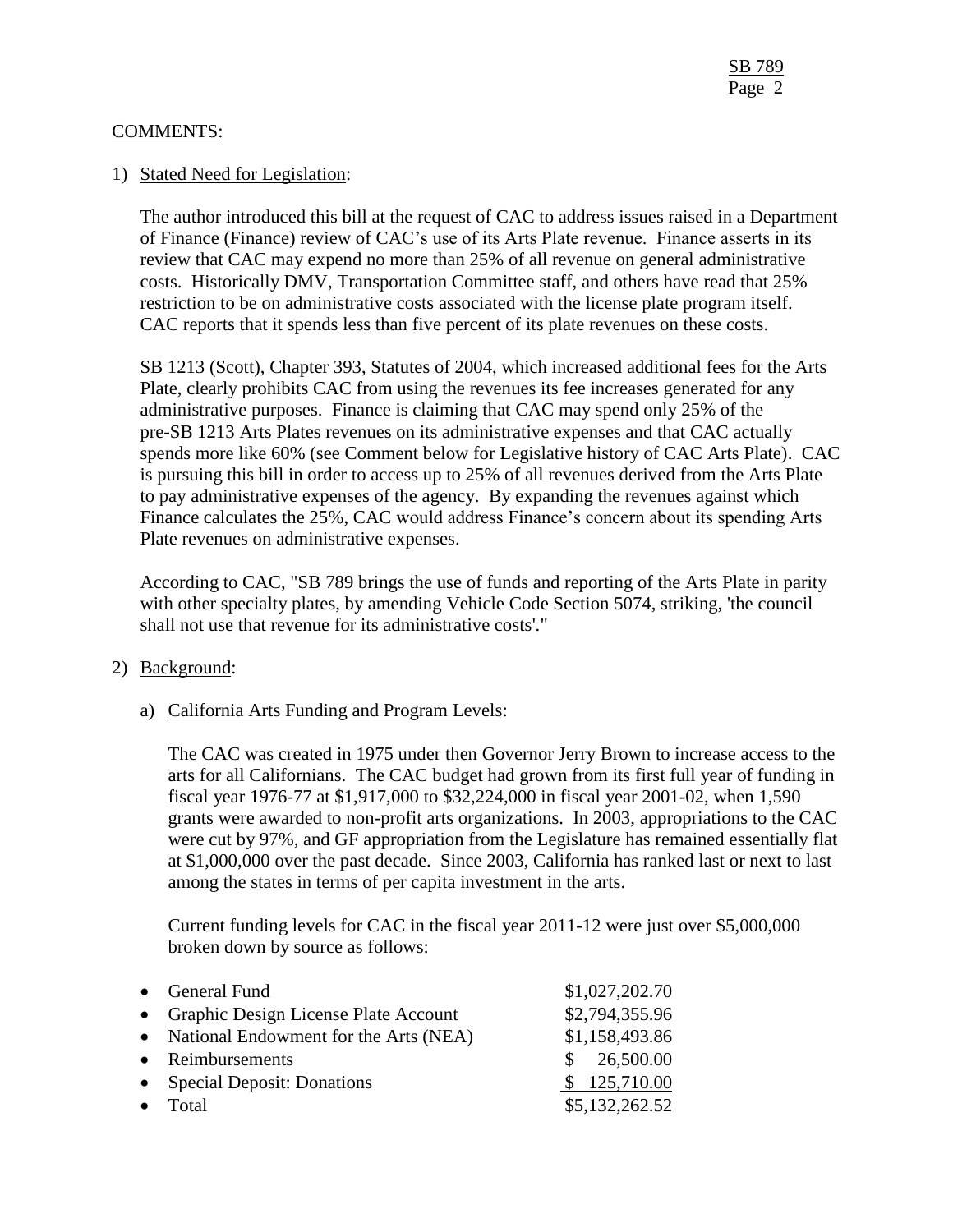According to their annual report for 2011, the CAC, "Provided \$3.4 million in grants and initiatives to the non-profit arts sector, putting artists in schools and underserved communities, providing support for local arts councils in 50 counties and two major cities, providing support for statewide arts service and multicultural networks, organized Poetry Out Loud recitation contest for over 40,000 students statewide, providing arts programs for kids and communities in every county in the state, and supporting over 2,795 California jobs.

## b) Specialized License Plates - The Major Source for CAC Funding:

Pursuant to AB 3632 (Polanco), Chapter 1282, Statutes of 1992, CAC 's special interest license plate program was created along with others such as the Yosemite Foundation plate, the Kids plate, the Veterans Services plate, and the State Heritage Network plate. Initially, fees for the issuance of the original plate were set at \$20, while annual renewal fees were \$10. These fees were later increased to \$30 for issuance and \$15 for renewal. The fee revenues are deposited into the Graphic Design License Plate Account for support of arts education and local arts programs administered by CAC. Furthermore, the special interest license program law allows a sponsoring state agency to use no more than 25% of license plate fee revenues on administrative costs, marketing, or other activities associated with ensuring application for, or renewal of, its special interest license plates.

Subsequently, SB 1213 increased the original fees for the Arts Plate from \$30 to \$50 for issuance and from \$15 to \$40 for renewal, but specifically prohibited CAC from using the revenues derived from the increase for administrative costs. Of the \$3 million the arts special interest plates generates today, about \$2 million results from the SB 1213 fee increases.

This bill repeals SB 1213's prohibition on CAC 's use of the revenues for administrative purposes , thus allowing CAC to use the portion of its license plate revenues attributable to SB 1213's fee increases to cover its administrative costs. This provides parity for CAC 's license plate program with other special interest license plate programs that cap administrative costs at 25%.

### 3) Department of Finances' Narrow Reading of Arts Council Plate Administration Language:

As mentioned above, CAC receives about \$5.2 million annually in funding with about \$1.1 million coming from the state's General Fund, \$1.1 million from federal funds, and \$3 million from the Arts Plate.

Last year after concerns arose in press stories about the use of revenues derived from special interest license plates, the Governor's Office directed Finance to review all ten special interest license plates programs. In August 6, 2012, Finance issued its review of the Arts Plate fund (officially known as the Graphic Design License Plate Account). Finance found in that review that "the Council has ensured (SB 1213 fee increase) revenues are used exclusively for arts education and programming." It also found that CAC exceeded the 25% cap on administrative expenses from the fees for the Arts Plate that existed before SB 1213, attributing over 60% of charges as administrative.

According to the Senate Transportation Committee analysis of this bill, "In no place does the special interest license plate statute restrict the expenditure of the funds on other administrative costs. It is unclear, therefore, why the Department of Finance is asserting that